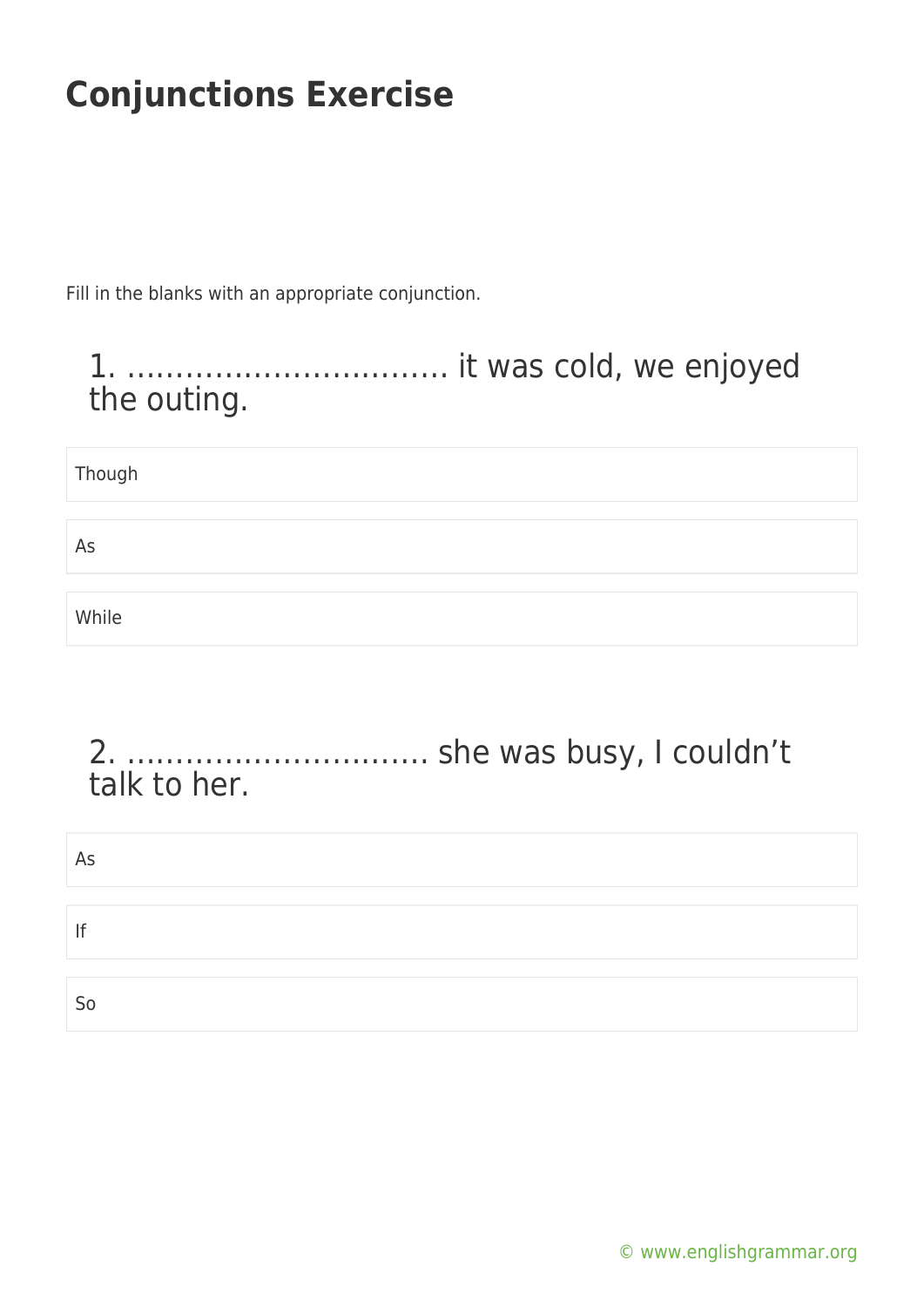#### 3. She isn't very beautiful ………………………….. she is the most popular girl in my class.

| but     |  |
|---------|--|
|         |  |
| while   |  |
|         |  |
| because |  |

### 4. ………………………….. he hadn't paid the bill, his electricity was cut off.

Please select 2 correct answers

| Because        |  |
|----------------|--|
|                |  |
| S <sub>o</sub> |  |
|                |  |
| As             |  |

### 5. She smiled ………………………… she knew everything.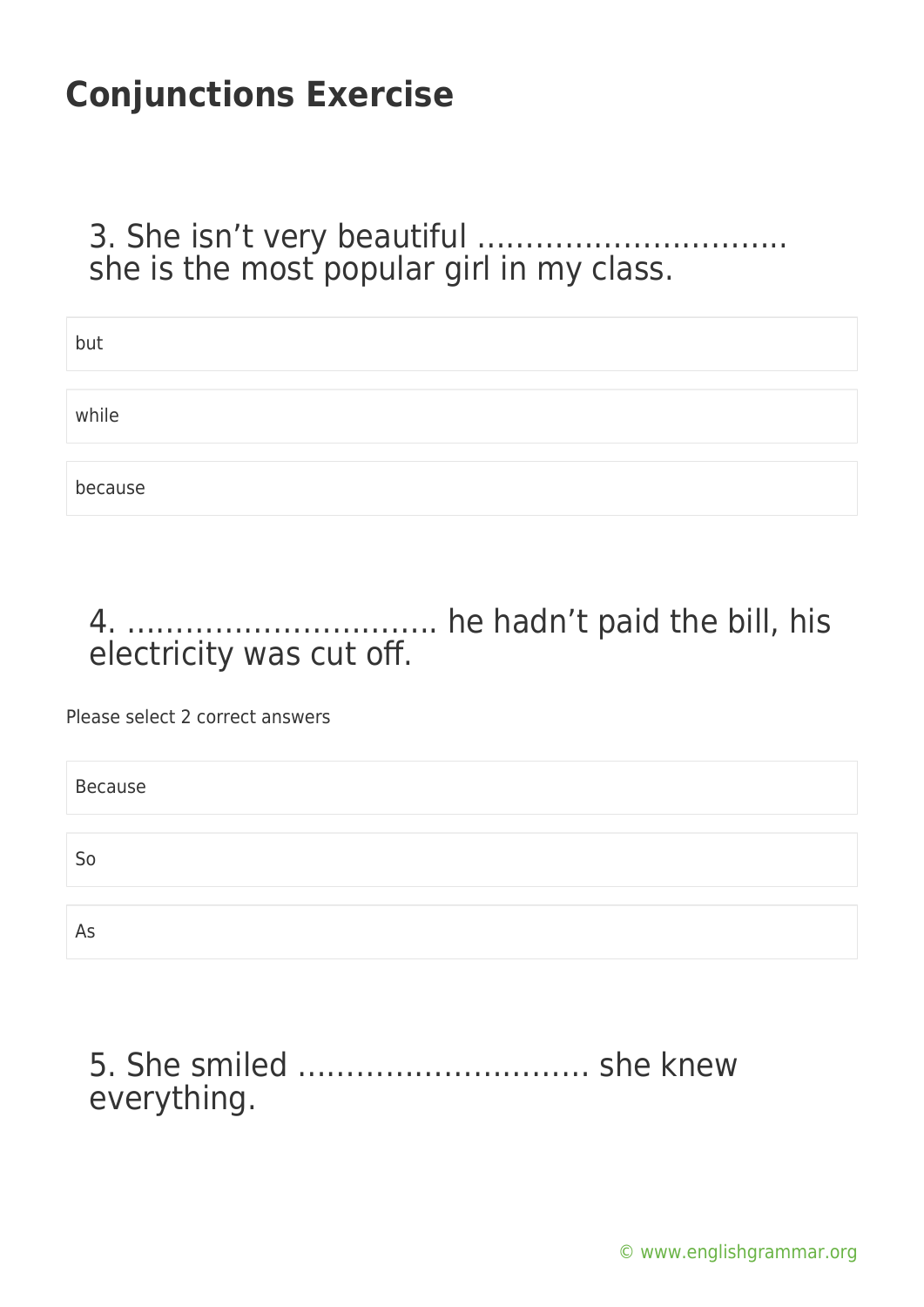Please select 2 correct answers

| as if     |  |
|-----------|--|
| even if   |  |
|           |  |
| as though |  |

### 6. ………………………… you are free in the evening, we can go for a walk.

| If      |  |  |  |
|---------|--|--|--|
|         |  |  |  |
| Unless  |  |  |  |
|         |  |  |  |
| Whether |  |  |  |

### 7. ……………………………. you work out regularly, you will not lose your belly fat.

If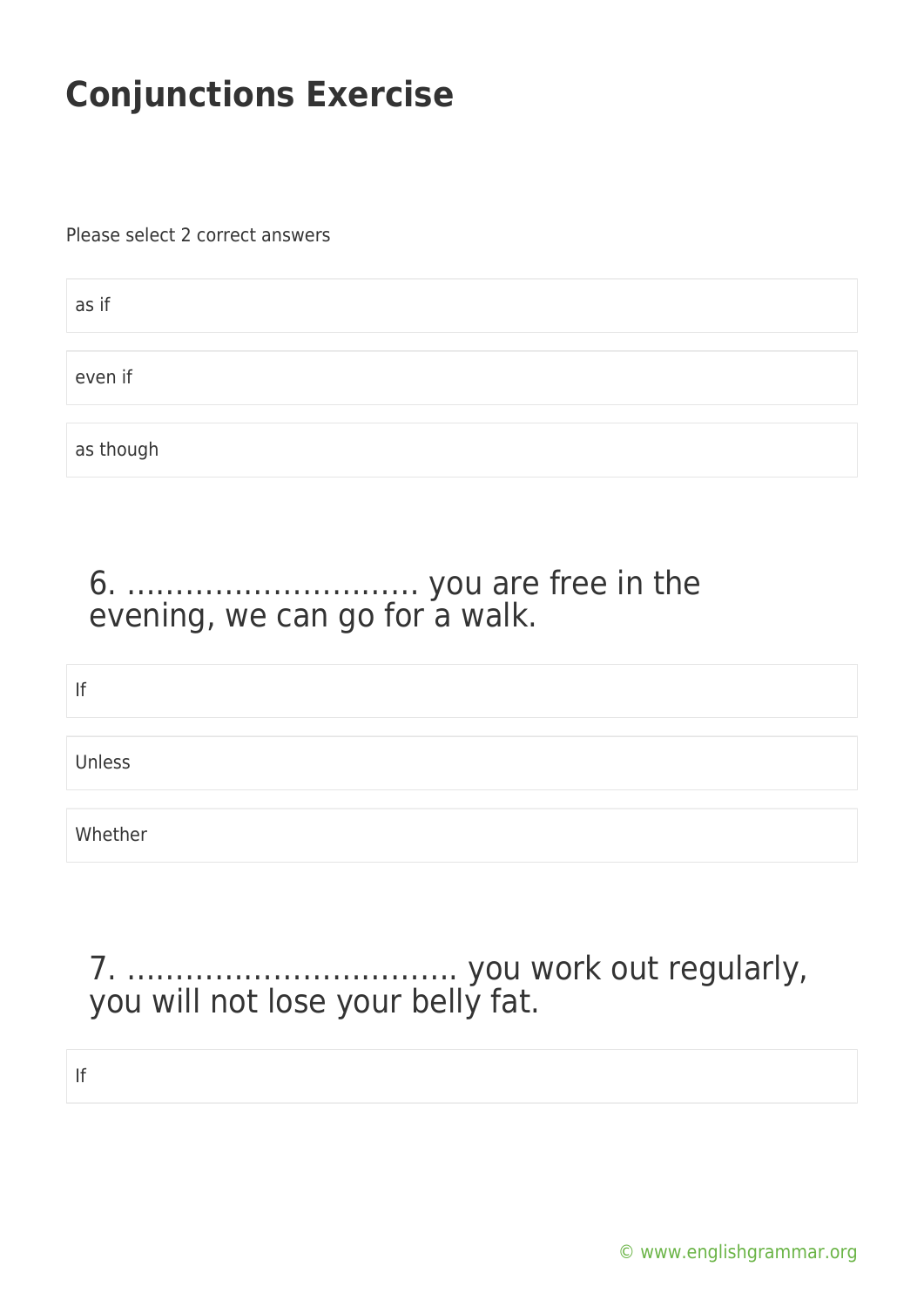Whether Unless

#### 8. ………………………….. we can trust him or not is debatable.

# Whether If Unless

### 9. ……………………………. they were wasting their time on idle pursuits, I was doing my project.

| While  |  |
|--------|--|
|        |  |
| As     |  |
|        |  |
| Though |  |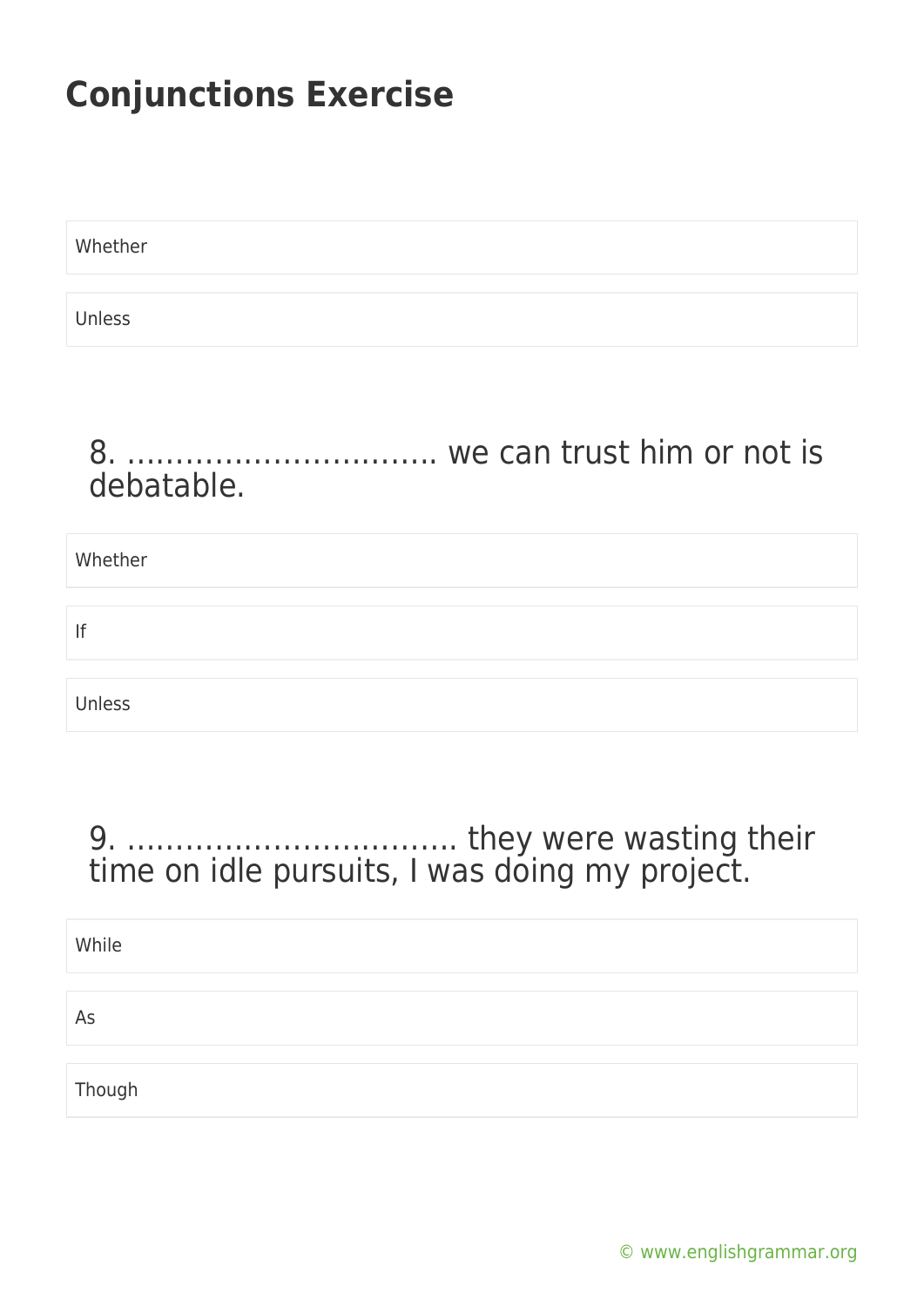### 10. It is too hot to stay inside ……………………………… the power is out.

| whether        |  |
|----------------|--|
|                |  |
| when           |  |
|                |  |
| S <sub>0</sub> |  |

### 11. …………………………….. he had eaten his meal, he went straight to bed.

| After |  |
|-------|--|
|       |  |
| f     |  |
|       |  |
| While |  |

### 12. ………………………….. he is my best friend, I don't trust him with my secrets.

Even though